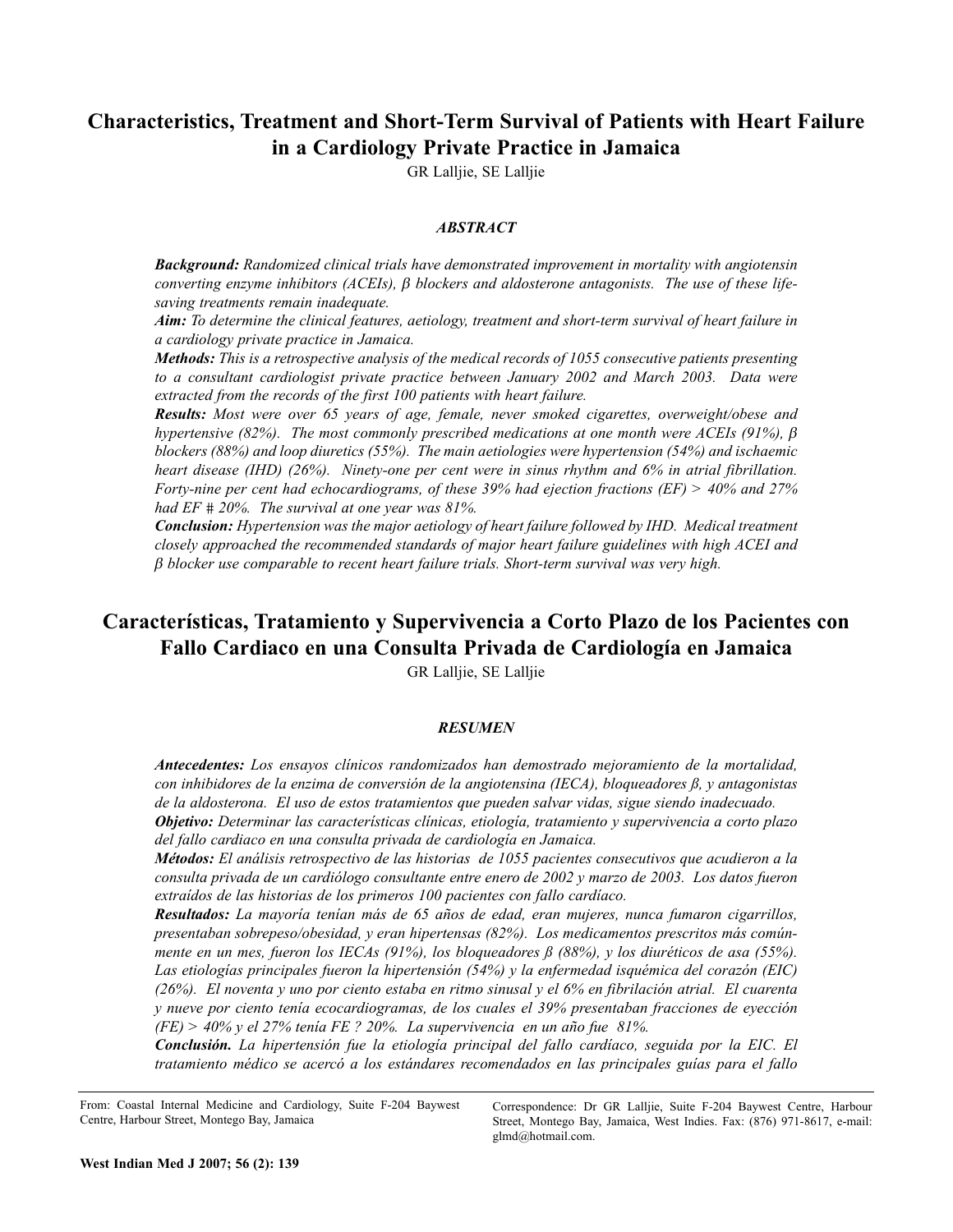*cardíaco con un alto uso de IECA y bloqueadores ß, comparable a los ensayos recientes de fallo cardíaco. La supervivencia a corto plazo fue muy elevada.* 

#### **INTRODUCTION**

Congestive heart failure is rapidly becoming a major public health problem worldwide (1). In the last decade, major randomized trials have demonstrated new, effective and lifesaving treatment – angiotensin converting enzyme inhibitors (ACEIs),  $\beta$  blockers and aldosterone antagonists (2–5), which have been incorporated into many guidelines  $(6, 7)$ . Several studies from different parts of the world have reported the clinical characteristics of these patients and the inadequate use of these treatments (8–12). Although many factors predisposing to congestive heart failure (CHF) such as hypertension, coronary artery disease (CAD) and diabetes mellitus (DM) are common in Jamaica, no data about CHF in Jamaica are available.

This study reports the clinical characteristics, aetiology, treatment and short-term mortality of heart failure patients in a cardiology private practice in Jamaica.

### **METHODS**

The medical records of 1055 consecutive patients presenting to the authors' private practice, between January 2002 and March 2003 were retrospectively analyzed. The authors' practice is one of two cardiology practices in the city of Montego Bay (population 150 000) in Western Jamaica.

Data were abstracted from the charts of the first 100 patients with heart failure. The patients were self-referred or referred by general practitioners. The same consultant cardiologist saw all patients fortnightly, on the average, until stable and then monthly or bi-monthly. At each visit, history and physical examination including height, weight, body mass index (BMI), blood pressure and heart rate were obtained. In addition, patients were counselled with regard to low sodium diet, weight reduction (where appropriate), exercise and medication adherence. Data on blood pressure, heart rate, medications prescribed and mortality were extracted at presentation, one month and one year after presentation. Telephone contact with the patients' relatives were made as necessary.

Heart failure was diagnosed according to the Framingham criteria (13). Major criteria were: paroxysmal nocturnal dyspnoea, orthopnea, raised jugular venous pressure, crepitations on chest auscultation, cardiomegaly and gallop sounds. Minor criteria were: ankle oedema, nocturnal cough, dyspnoea on exertion, hepatomegaly, pleural effusion and tachycardia. Diagnosis of heart failure required a minimum of two major criteria or one major and two minor criteria to be present concurrently.

Hypertension was defined as the presence of systolic blood pressure (SBP)  $\frac{140 \text{ mmHg}}{20 \text{ radis}}$  or diastolic blood pressure (DBP)  $\frac{1}{2}$  90 mmHg or if patient was already receiving antihypertensive therapy.

#### **West Indian Med J 2007; 56 (2): 2**

Ischaemic heart disease (IHD) was diagnosed by a) definite history of myocardial infarction, b) electrocardiographic (ECG) or echocardiographic findings c) significant history of chronic stable angina, d) significant coronary artery disease on angiogram or e) positive exercise stress test.

Echocardiogram was done using a Biosound Caris Plus ultrasound system with a 2.5–3.5 mHz adult cardiac probe and use of colour flow, pulse wave and continuous wave doppler imaging.

#### **RESULT**

Of the 1055 charts reviewed, 100 (9.5%) had a diagnosis of heart failure. The patients with heart failure were of mixed ethnicity, predominantly of African descent.

Table 1 shows the characteristics of the patients with heart failure. Most patients were over 65 years of age,

Table 1: Characteristics of the 100 patients with heart failure

| <b>Characteristics</b>  | <b>Number</b> | Per cent |
|-------------------------|---------------|----------|
| Age $< 65$ years        | 40            | 40       |
| Male                    | 48            | 48       |
| Never smoked cigarettes | 72            | 72       |
| BMI 25-29               | 35            | 35       |
| BMI > 30                | 31            | 31       |
|                         |               |          |

female, never smoked cigarettes and overweight/obese. Table 2 presents the predominant co-morbidities of the

Table 2: Predominant co-morbidities of the 100 patients with heart failure

| <b>Co-morbidities</b>           | Number | Per cent |
|---------------------------------|--------|----------|
| Hypertension                    | 82     | 82       |
| Diabetes mellitus               | 42     | 42       |
| Ischaemic heart disease         | 28     | 28       |
| Gastroesophageal reflux disease | 13     | 13       |
| Atrial fibrillation             | 10     | 10       |
| LDL $$3.4$ mmol/L (n = 44)      | 15     | 34       |
|                                 |        |          |

patients with heart failure. Most were hypertensive, had a LDL cholesterol < 3.4 mmol/L and almost half were diabetic.

The predominant presenting symptoms of the patients with heart failure are shown in Table 3. Most patients pre-

Table 3: Predominant presenting symptoms of the 100 patients with heart failure

| <b>Presenting symptoms</b> | Number | Per cent |
|----------------------------|--------|----------|
| <b>SOB</b>                 | 76     | 76       |
| Palpitations               | 43     | 43       |
| Orthopnea                  | 35     | 35       |
| Leg swelling               | 35     | 35       |
| Fatigue                    | 26     | 26       |
| None                       | 8      | 8        |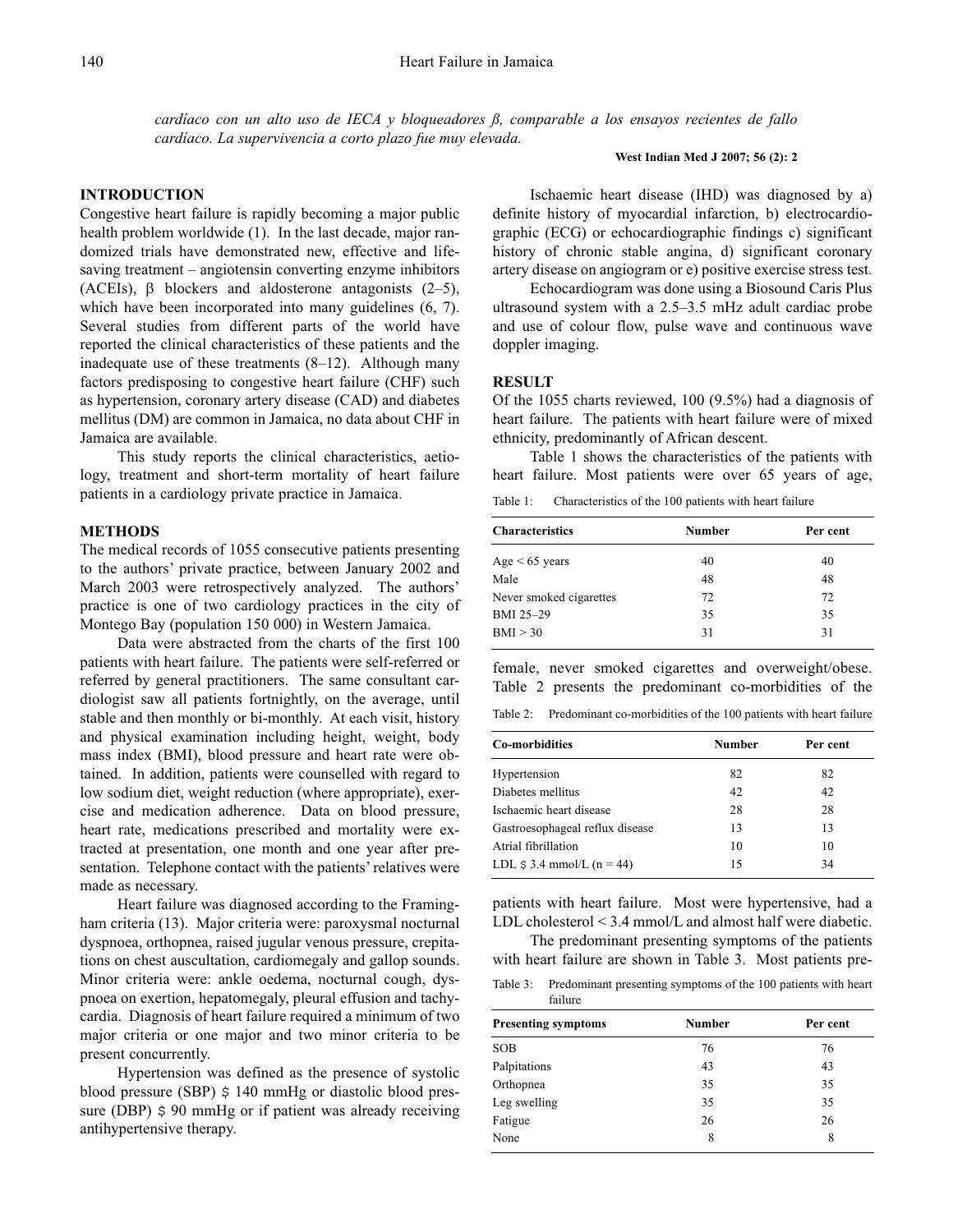sented with shortness of breath and almost half had palpitations, however, very few were asymptomatic.

Table 4 presents the drugs prescribed to the patients with heart failure. At the end of the first visit, most were

Table 4: Drugs prescribed to the patients with heart failure

|                   | At first visit<br>$(n = 100)$ | At one month<br>$(n = 86)$ | At one year<br>$(n = 56)$ |
|-------------------|-------------------------------|----------------------------|---------------------------|
| <b>ACEIs</b>      | 91 (91%)                      | 74 (86%)                   | 38(68%)                   |
| <b>B</b> blockers | 88 (88%)                      | 75 (87%)                   | 45 (80%)                  |
| Diuretics (loop)  | 55 (55%)                      | 52 (60%)                   | 36(64%)                   |
| <b>CCBs</b>       | 47 (47%)                      | 33 (38%)                   | 32(57%)                   |
| Digoxin           | 24(24%)                       | 19(22%)                    | 3(5%)                     |
| Vastarel          | 14 (14%)                      | $9(10\%)$                  | 4(7%)                     |
| Statin            | 15(15%)                       | 13(15%)                    | 18 (32%)                  |
| $\alpha$ blocker  | 7(7%)                         | 11(13%)                    | 8(14%)                    |

prescribed ACEIs, β blockers and diuretics. This was also noted at one month and one year. Almost half were prescribed calcium channel blockers (CCBs) at the end of the first visit and at one year. Almost one-quarter was prescribed digoxin at the first visit, but only few were still on it at one year.

The ECG findings of the patients with heart failure are illustrated in Table 5. Most patients were in sinus rhythm and

Table 5: Echocardiographic findings of the patients with heart failure  $(n = 93)$ 

| <b>Findings</b> |                                | <b>Number</b>       | $\frac{0}{0}$       |
|-----------------|--------------------------------|---------------------|---------------------|
| Rhythm:         |                                |                     |                     |
|                 | $C$ Sinus                      | 85                  | 91                  |
| $\mathcal{C}$   | Atrial<br>fibrillation/flutter | 6<br>$\overline{c}$ | 6<br>$\overline{c}$ |
| $\mathcal{C}$   | Junctional                     |                     |                     |
| <b>LVH</b>      |                                | 46                  | 49                  |
|                 | Left atrial abnormality        | 15                  | 16                  |
|                 | Left bundle branch block       | 11                  | 12                  |
|                 | Right bundle branch block      | 4                   | 4                   |
|                 | Ischaemia/infarct              | 29                  | 31                  |

only a few in atrial fibrillation/flutter. Almost half had ECG criteria for left ventricular hypertrophy (LVH).

Table 6 shows the echocardiographic findings of the patients with heart failure. Almost half had LVH and delayed LV relaxation, while just over one-quarter had ejection fractions (EF)  $\#20\%$  and over one-third EF > 40%. Over half of the echocardiograms correlated with hypertensive heart disease or hypertensive cardiomyopathy with approximately one-quarter with ischaemic heart disease.

Table 7 shows the aetiology of heart failure as determined by review of all available data, both clinical and laboratory. More than half had hypertensive heart disease, just over one-quarter had ischaemic heart disease and very few rheumatic heart disease. The cause could not be determined in 6%.

Table 6: Echocardiographic findings of the patients with heart failure  $(n = 49)$ 

| <b>Findings</b>                      | <b>Number</b> | $\frac{0}{0}$ |
|--------------------------------------|---------------|---------------|
|                                      |               |               |
| Ejection fraction:                   |               |               |
| $C < 20\%$                           | 13            | 27            |
| C $21-40%$                           | 17            | 34            |
| $C > 40\%$                           | 19            | 39            |
| Mitral regurgitation                 | 18            | 37            |
| Hypertensive heart disease           | 20            | 41            |
| Hypertensive cardiomyopathy          | 7             | 14            |
| Ischaemic heart disease              | 13            | 26            |
| Restrictive mitral filling           | 5             | 10            |
| Abnormal left ventricular relaxation | 20            | 41            |
| <b>LVH</b>                           | 20            | 41            |
|                                      |               |               |

Table 7: Aetiology of heart failure  $(n = 100)$ 

|                               | <b>Number</b>               | $\frac{6}{9}$ |
|-------------------------------|-----------------------------|---------------|
| Hypertensive heart disease    | 54                          | 54            |
| Ischaemic heart disease       | 26                          | 26            |
| Dilated cardiomyopathy        | 3                           | 3             |
| Degenerative valvular disease | 3                           | 3             |
| Rheumatic heart disease       | $\mathcal{D}_{\mathcal{L}}$ | $\mathcal{L}$ |
| Indeterminate                 | 6                           | 6             |
| Other                         | 6                           | 6             |

Table 8 shows the one-year survival of the patients with heart failure. Eighty–one per cent were alive and outcome data could not be obtained for 7%.

Table 8: One-year survival of heart failure patients  $(n = 100)$ 

| <b>Number</b> | $\frac{0}{0}$ |
|---------------|---------------|
| 81            | 81            |
| 12            | 12            |
|               |               |
|               |               |

#### **DISCUSSION**

The results of this study support the major heart failure guidelines – European Society of Cardiology, American College of Cardiology (6,7), which recommend the use of ACEIs and  $\beta$  blockers. The use of these two agents was much higher in this study (86% and 87% respectively at one month) than in most reported studies and demonstrates that percentage use as high as those achieved in recent randomized clinical trials of heart failure (14–16) can be achieved in routine cardiology practice. When such high percentage use is achieved, short-term survival may be very high as we reported (81% at one year).

These results contrast with those from various parts of the world. Komajda *et al* in the EuroHeart Survey (8) reporting from 24 countries in Europe, found that loop diuretics (86%), ACEIs (61%), and β blockers (36%) were the most commonly prescribed medications in heart failure. Only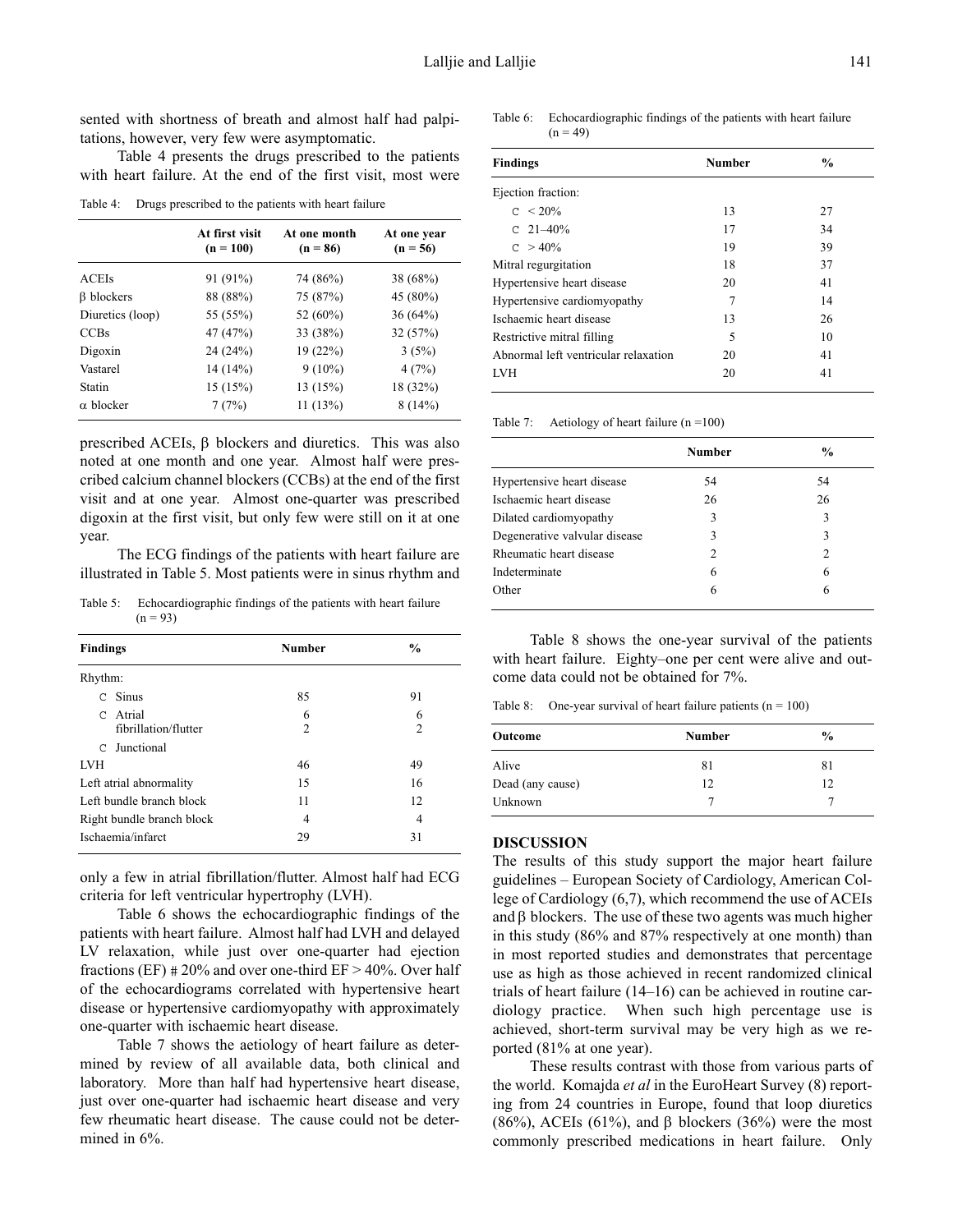17% were on the combination of ACEIs, β blockers and diuretics. Similarly, Cleland *et al* (9) reporting from 15 European countries in The Improvement in Heart Failure Programme, found that 60% of patients received ACEIs, 34% β blockers and only 20% the combination. From the United States of America, O'Conner *et al* (11) reported percentage use of ACEIs and  $β$  blockers in patients discharged after hospitalization for decompensated heart failure of 71% and 62% respectively. These rates are much closer to those achieved in this study, however, the sixty-day rehospitalization or death rate in that group was 31%.

The reasons for such differences may be the comfort level of physicians in prescribing these medications to ill patients, especially in big centres, where many different physicians care for the same patients at different times and continuity of care is difficult to achieve. The authors patients were seen weekly, as necessary, and then monthly by the same cardiologist.

The high percentage use of the ACEIs and β blockers in this study cannot be attributed only to the fact that the patients were cared for by a cardiologist. McKee *et al* (10) reporting from a university hospital setting in Scotland found that the percentage use by cardiologists in heart failure patients was 80% for ACEIs and only 37% for β blockers, but use of β blockers by cardiologists was significantly higher than that of non-cardiologists (37% *vs* 21%). They suggested 'a lack of organizational developments to facilitate the increasingly complex management of patients with heart failure as a reason for these results.

Results similar to these were reported by Anguita (18) for ACEI use but lower β blocker use. This report from 62 heart failure clinics in Spain, found 87% ACEI/ARB and 59% β blocker use. This percentage use resulted in a oneyear survival of 94% *vs* 81% in our study, although mortality data could not be obtained for 7% of our patients. Furthermore, Anguita *et al* reported from specialized heart failure clinics whereas our patients were seen in routine clinical practice.

The survival data reported here differed from that reported by O'Conner *et al* (11). Their use of ACEI (71%) and  $\beta$  blocker (62%), though high was reported at hospital discharge and hence these patients may have been less stable than ours resulting in high short-term mortality. In addition, target doses may not have been achieved. Our survival data was similar to that reported by specialized heart failure clinics (19, 20).

The patients in our study were similar to those reported by other investigators in terms of left ventricular dysfunction. In the BADAPIC registry reported by Anguita (18), EF was  $<$  45% in 68% of patients versus EF  $<$  40% in 61% of our patients. These results are consistent with many published reports of normal EF in 30–45% of unselected heart failure patients  $(21–23)$ .

The aetiology of heart failure in our study is different from that seen in more developed countries where CAD accounts for most cases (11, 12, 23, 24). We found that systemic hypertension accounted for 54% and IHD 26% of cases. These results were similar to those of McSwain *et al* (17) from Antigua and Barbuda (41% hypertension, 33% IHD). This reflects the much higher prevalence and severity of hypertension in our population and may contribute to better tolerability of ACEIs, β blockers and their combination, hence the higher percentage use of these medications. Further studies in this area are required.

This study is inherently limited by its retrospective nature but it represents the first such study in Jamaican heart failure patients. Our study sample represents a consecutive series of patients in a private practice and is not a random sample of all individuals with heart failure in the community and hence our results cannot be applied to the general heart failure population. Only 49% of patients had echocardiograms and thus EF was unknown for 51%. This could have affected the survival data and the percentage use of ACEIs and  $\beta$  blockers. However this rate of echocardiograms is similar to other studies of unselected heart failure patients (Philbin *et al* (22) 44%, Mair *et al* (25) 30%, and McDermott *et al* (21) 54%). The one-year follow up data for medication use is only available for 56% of our patients. This may reflect the natural migration patterns and behaviour of patients, as similar one-year follow up rates (48%) for unselected heart failure patients were reported by Tarantine *et al* (26). ACEI and β blocker use rates were expressed, in our study, as a percentage of patients still in the practice at one year, and therefore may be over estimated.

In summary, this study found that systemic hypertension was the main aetiology of heart failure followed by IHD. Medical treatment closely approached the recommended standards of major heart failure guidelines with high ACEI and  $β$  blocker use comparable to recent heart failure trials. This is the only report of such high levels of ACEI and β blocker use in routine clinical practice. Short-term survival was high.

#### **REFERENCES**

- 1. Coates AJ. Is preventive medicine responsible for the increasing prevalence of heart failure? Lancet 1998; **352 (suppl 1):** S139–41.
- The CONSENSUS Trial Study Group. Effect of enalapril on mortality in severe congestive heart failure: results of the Cooperative North Scandinavian Enalapril Survival Study. N Engl J Med 1987; **316:** 1429–35.
- 3. The SOLVD Investigators. Effects of enalapril in patients with reduced left ventricular ejection fraction and congestive heart failure. N Engl J Med 1991; **325:** 293–302.
- Packer M, Bristow MR, Cohn JN, Colucci WS, Gilbert EM, Shusterman NH. The effect of carvedilol on morbidity and mortality in patients with chronic heart failure. N Engl J Med 1996; **334:** 1349–55.
- 5. Pitt B, Zannad F, Remme WJ, Cody R, Castaigne A, Perez A et al. The effect of spironolactone on morbidity and mortality in patients with severe heart failure. N Engl J Med 1999; **341:** 709–17.
- Remme WJ, Swedberg K; Task Force for the Diagnosis and Treatment of Chronic Heart Failure, European Society of Cardiology. Guidelines for the diagnosis and treatment of chronic heart failure. Eur Heart J 2001; **22:** 1527–60.
- 7. Hunt SA, Baker DW, Chin MH, Cinguegrani MO, Feldman AM, Francis GS et al; Committee to revise the 1995 guidelines for the